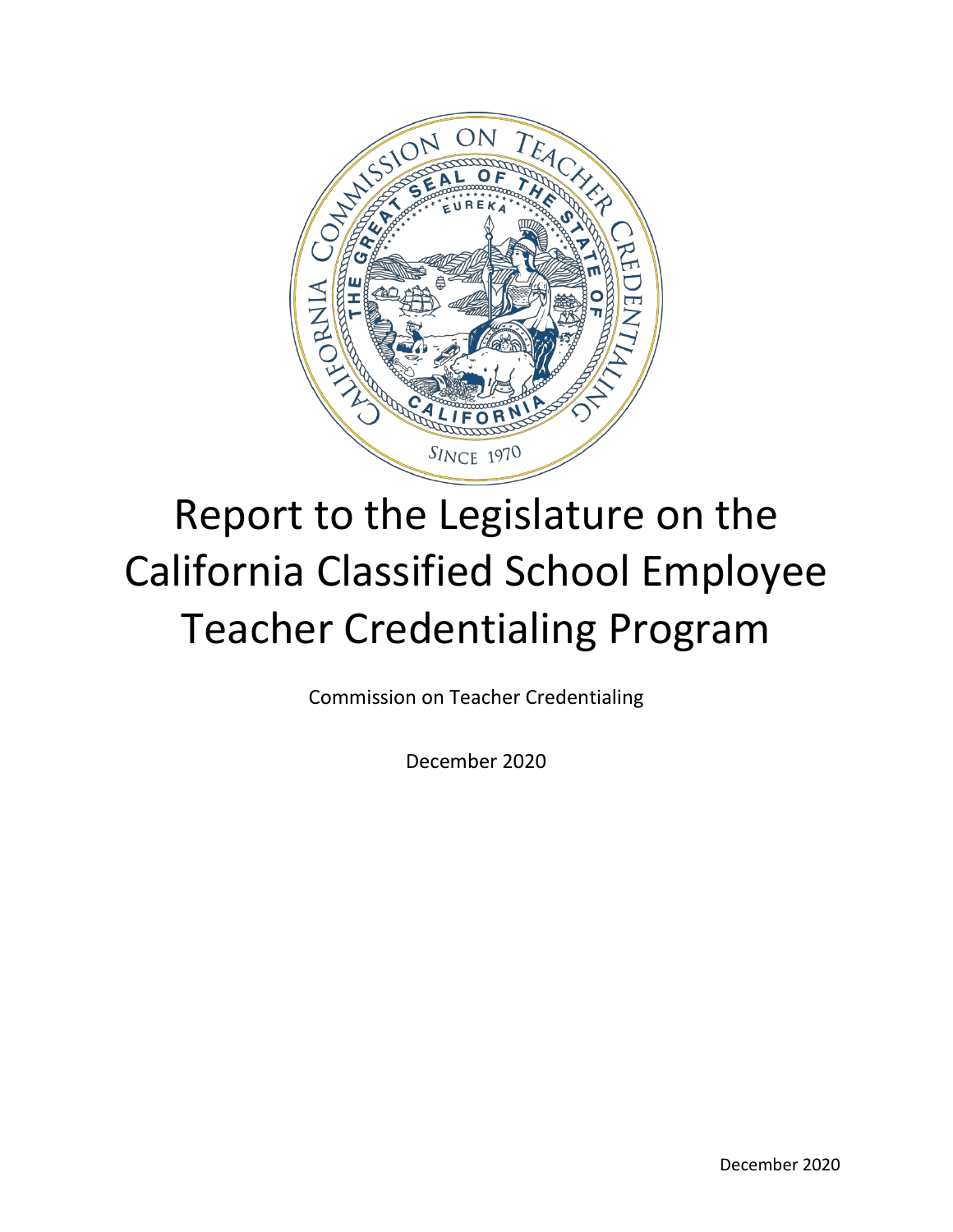This report, like other publications of the Commission on Teacher Credentialing, is not copyrighted. It may be reproduced in the public interest, but proper attribution is requested.

Commission on Teacher Credentialing

1900 Capitol Avenue

Sacramento, California 95811

This report is available on the **Commission's website**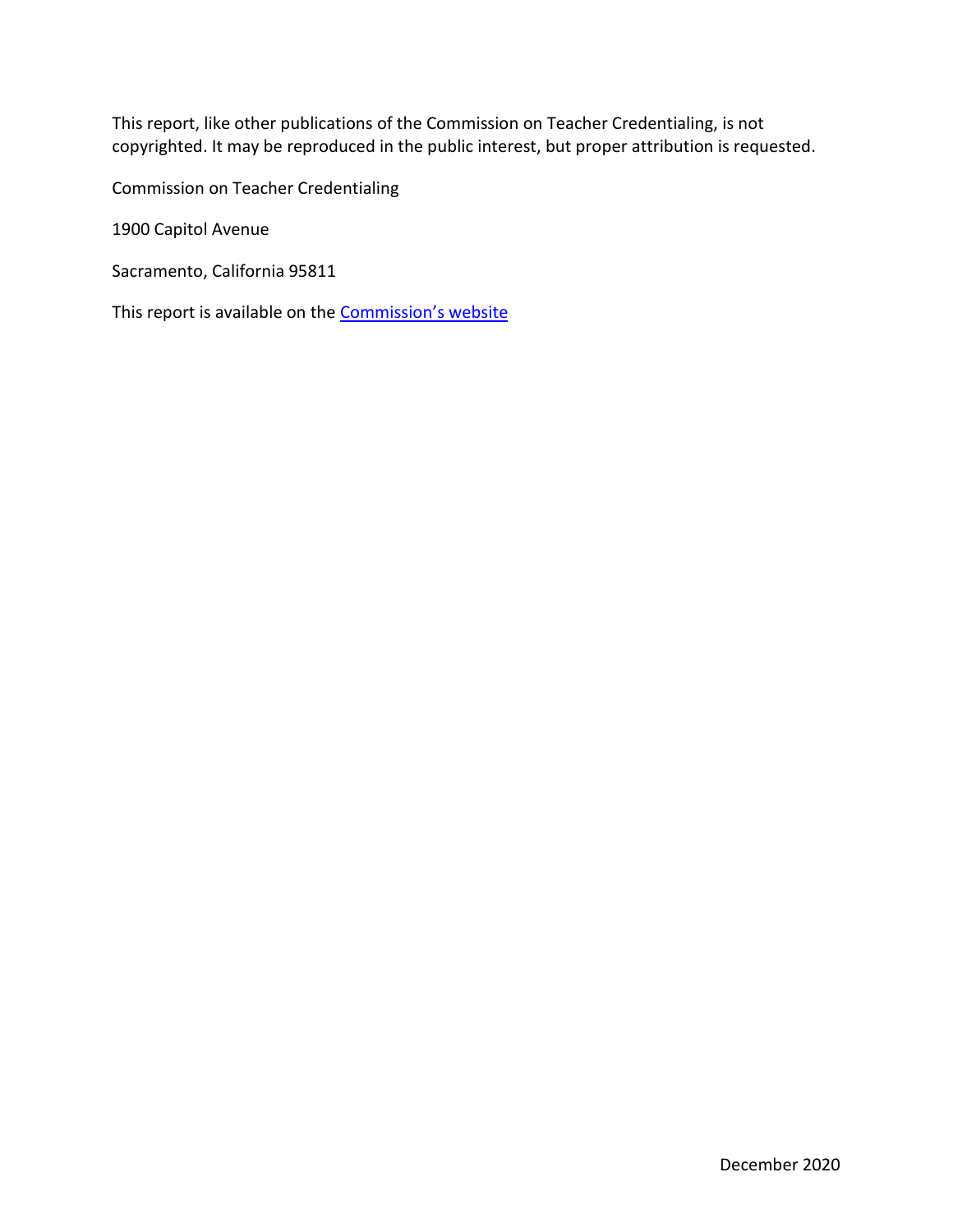### **State of California Gavin Newsom, Governor**

### **Commission on Teacher Credentialing**

This list reflects the composition of the Commission in November 2020. Current membership of the Commission is available on the **Members of the Commission** webpage.

#### **Commission Member 6 Representing**

| <b>Faculty Representative</b>                         |
|-------------------------------------------------------|
| <b>Teacher Representative</b>                         |
| Non-Administrative Services Credential Representative |
| <b>Public Representative</b>                          |
| <b>Teacher Representative</b>                         |
| <b>Public Representative</b>                          |
| Designee, Superintendent of Public Instruction        |
| <b>Teacher Representative</b>                         |
| <b>Teacher Representative</b>                         |
| <b>Teacher Representative</b>                         |
| School Administrator Representative                   |
| <b>Public Representative</b>                          |
| Human Resources Administrator Representative          |
|                                                       |

#### **Ex-Officio Representatives Representing**

| Kathryn Williams Browne | California Community Colleges and Universities     |
|-------------------------|----------------------------------------------------|
| Andrew Wall             | Association of Independent California Colleges and |
|                         | Universities                                       |
| Marquita Grenot-Scheyer | California State University                        |
| Annamarie Francois      | University of California                           |

#### **Executive Director Representing**

Mary Vixie Sandy Commission on Teacher Credentialing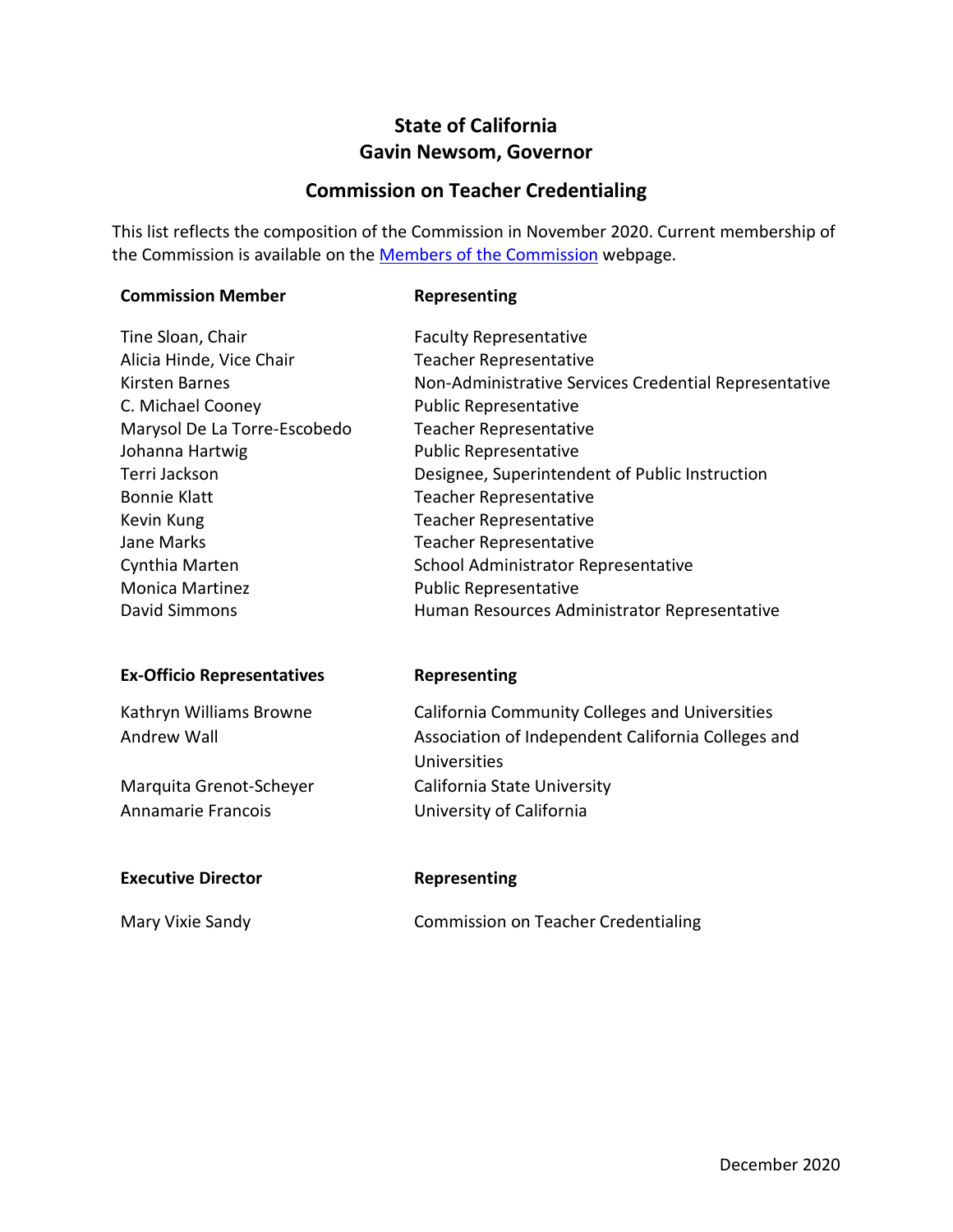## **Report to the Legislature on the California Classified School Employee Teacher Credentialing Program December 2020**

#### **Introduction**

Education Code §44393 (f) requires the Commission on Teacher Credentialing (Commission) to report to the Legislature annually regarding the California Classified School Employee Teacher Credentialing Program. The requirements of the report are specified in Education Code §44393 and must include the following:

- The number of classified school employees recruited;
- The number of classified school employees recruited who are subsequently employed as teachers in the public schools;
- The degree to which the applicant meets the teacher shortage needs of the school district, charter school, or county office of education; and
- The ethnic and racial composition of the participants in the program.

#### **Background**

In July 2016, the state budget allocated a total of \$20 million for the California School Employee Teacher Credentialing Program (Classified Program). This five-year grant program addresses the state's teacher shortage by supporting local education agencies (LEAs) to recruit classified school employees into teaching careers and support their undergraduate education, professional teacher preparation and certification as credentialed California teachers. Classified staff at grantee LEAs who are selected to participate in the program (participants) receive financial assistance for degree- and credentialing-related expenses such as tuition, fees, books, and examination costs; academic guidance; and other forms of individualized support to help them complete the undergraduate education, teacher preparation program, and transition to becoming credentialed teachers for the public schools. In July 2017, the Legislature approved an additional \$25 million in funding for a second round of Classified Program grant awards. Altogether, the two rounds of funding for the Classified Program, which total \$45 million, are helping to support 2,260 classified school employees statewide to become credentialed classroom teachers for California's public schools.

#### **Section I: Update on Round One Classified Program**

Section I of the state report includes information on the following topics for Round One, Program Year Four of the Classified Program– recruitment, academic progress, candidates prepared by subject area, number of credentials issued, and candidate demographics. Participating districts are responsible for local efforts in terms of recruiting and enrolling participants in the program, monitoring the progress of participants in accordance with each participant's individual education plan, and providing supplementary academic support services to the participants.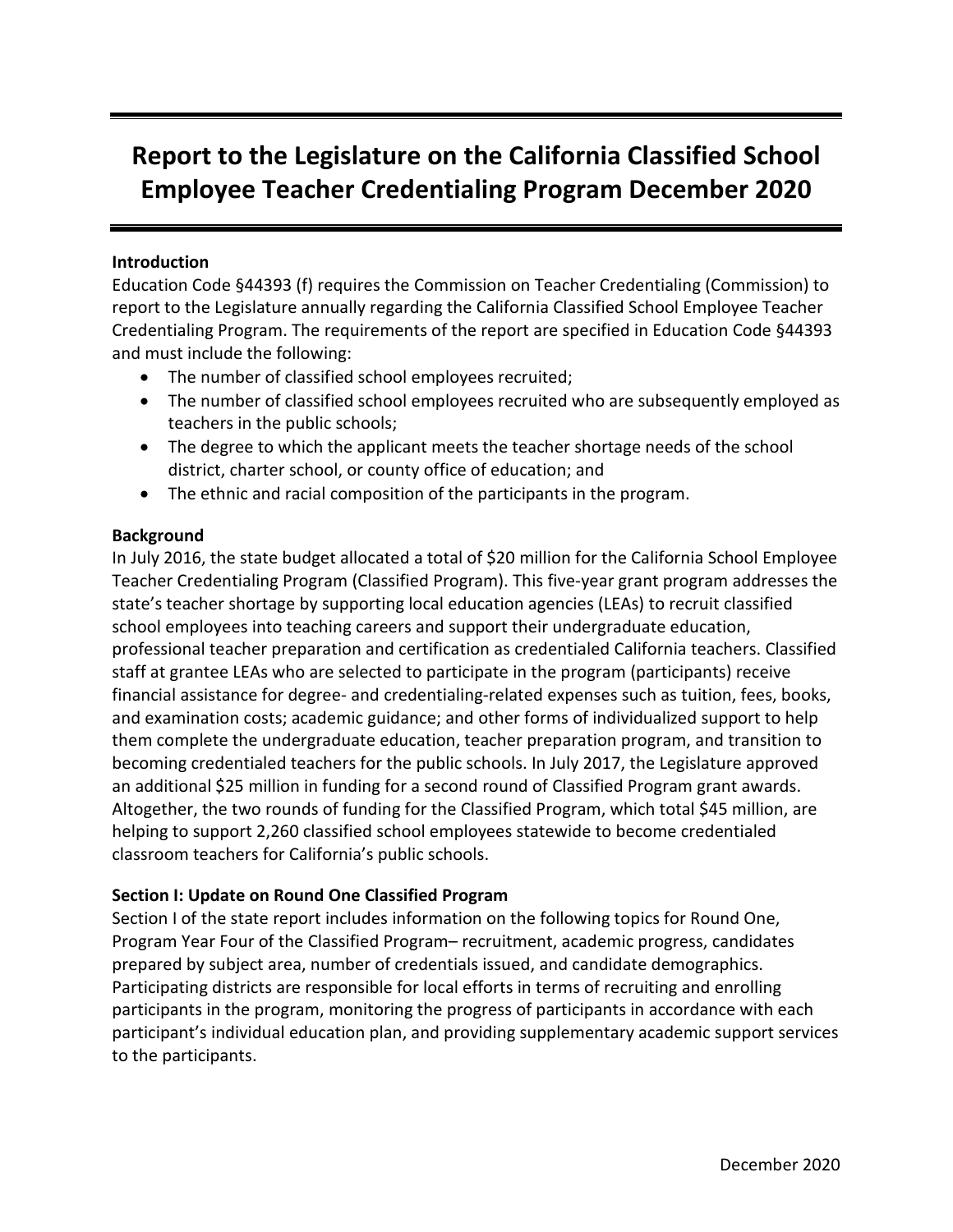#### *The Number of Classified School Employees Recruited in Round One*

In 2016, twenty-five LEAs statewide were awarded funding for 1,010 available participant slots for the first round of the Classified Program. The twenty-five grantee LEAs are shown in Table 1 below, along with the number of allocated participant slots. Note that some of the grantee LEAs represent a consortium of districts and/or counties.

Data received from the twenty-five Round One grant recipients for the 2019-20 school year indicated that 83 percent of the classified employee program slots were filled. Of the twentyfive grantee LEAs, thirteen were able to fill all their participant slots, with a number of these LEAs reporting wait lists of classified employees wanting to participate in the program. Eleven LEA participant slots were not filled due to program completers and candidates who dropped out of the program for personal reasons. The grantees plan to recruit new participants to fill the open spots. One LEA experienced difficulties enrolling additional candidates to replace those who have completed or left the program, and the LEA requested no additional funds for 2019- 20 school year.

| <b>Local Education Agency (LEA)</b>          | <b>Classified Employee</b><br><b>Participant Slots</b><br><b>Allocated to Grantees</b> | # Classified<br><b>Employees</b><br><b>Enrolled in the</b><br><b>Program 2019-20</b> |
|----------------------------------------------|----------------------------------------------------------------------------------------|--------------------------------------------------------------------------------------|
| <b>Alhambra Unified School District</b>      | 40                                                                                     | 10                                                                                   |
| <b>Chico Unified School District</b>         | 25                                                                                     | 20                                                                                   |
| <b>Clovis Unified School District</b>        | 25                                                                                     | 20                                                                                   |
| Davis Joint Unified School District          | 60                                                                                     | 60                                                                                   |
| <b>Elk Grove Unified School District</b>     | 20                                                                                     | 20                                                                                   |
| <b>Garden Grove Unified School District</b>  | 40                                                                                     | 40                                                                                   |
| Los Angeles County Office of Education       | 40                                                                                     | 41                                                                                   |
| <b>Madera Unified School District</b>        | 20                                                                                     | $\mathbf 0$                                                                          |
| <b>Modesto City Schools</b>                  | 20                                                                                     | 10                                                                                   |
| Monterey County Office of Education          | 45                                                                                     | 34                                                                                   |
| <b>Orange County Department of Education</b> | 110                                                                                    | 110                                                                                  |
| Pomona Unified School District               | 20                                                                                     | $\overline{7}$                                                                       |
| Riverside County Office of Education         | 100                                                                                    | 100                                                                                  |
| Sacramento County Office of Education        | 40                                                                                     | 16                                                                                   |
| San Francisco Unified School District        | 25                                                                                     | 25                                                                                   |
| San Juan Unified School District             | 20                                                                                     | 20                                                                                   |
| San Luis Obispo County Office of Education   | 45                                                                                     | 36                                                                                   |
| San Mateo County Office of Education         | 50                                                                                     | 50                                                                                   |
| Santa Clara County Office of Education       | 50                                                                                     | 38                                                                                   |
| Santa Cruz County Office of Education        | 50                                                                                     | 26                                                                                   |
| Sonoma County Office of Education            | 40                                                                                     | 40                                                                                   |

*Table 1: Classified School Employee Teacher Credentialing Program Grant Recipients and Participant Slots, Round One (2019-20)*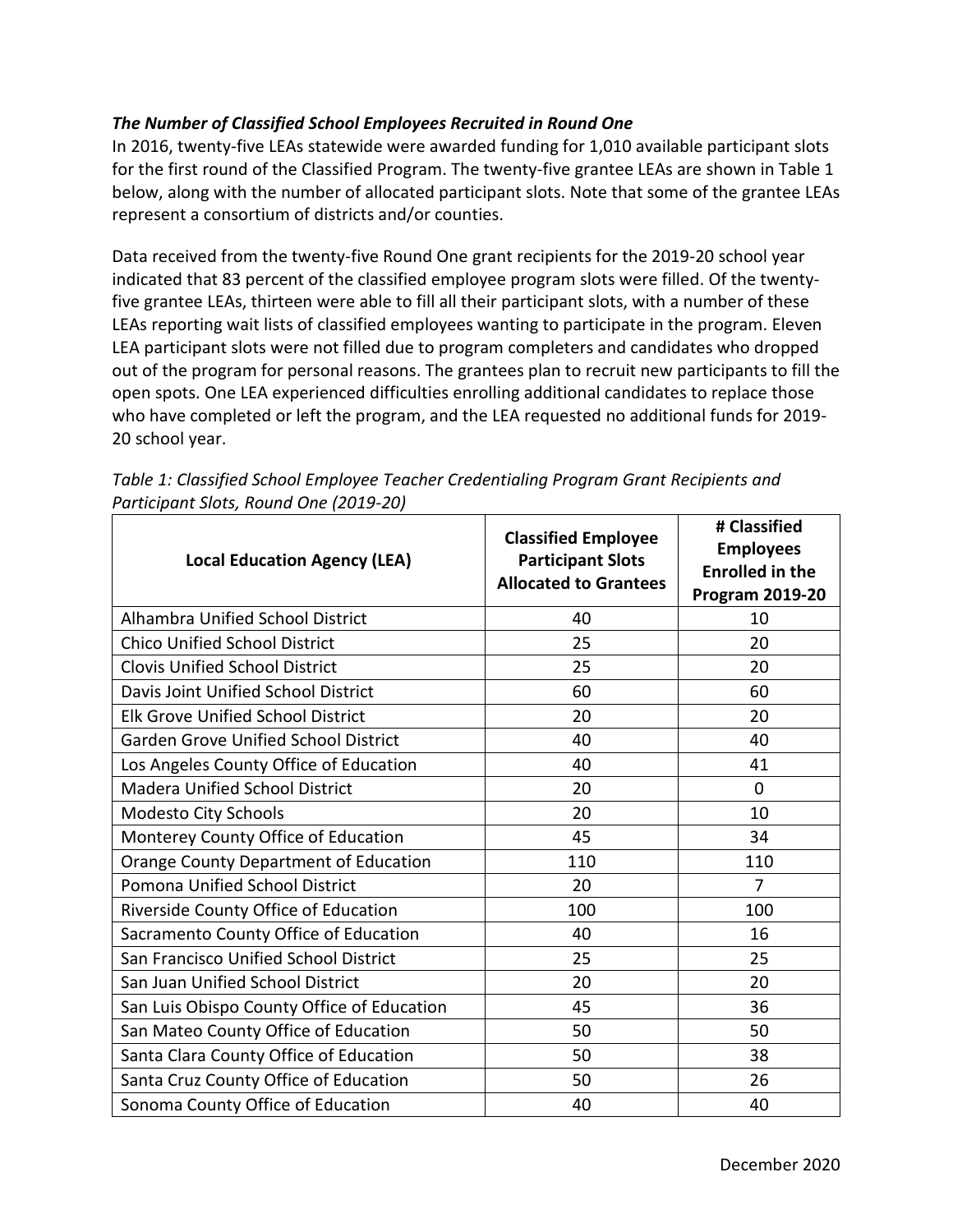| <b>Local Education Agency (LEA)</b>       | <b>Classified Employee</b><br><b>Participant Slots</b><br><b>Allocated to Grantees</b> | # Classified<br><b>Employees</b><br><b>Enrolled in the</b><br><b>Program 2019-20</b> |
|-------------------------------------------|----------------------------------------------------------------------------------------|--------------------------------------------------------------------------------------|
| Ventura County Office of Education        | 50                                                                                     | 50                                                                                   |
| Visalia Unified School District           | 35                                                                                     | 35                                                                                   |
| West Contra Costa Unified School District | 20                                                                                     | 20                                                                                   |
| Fairfield-Suisun Unified School District  | 20                                                                                     | 17                                                                                   |
| Total                                     | 1010                                                                                   | 845                                                                                  |

#### *The Number of Round One, Program Year 4 Classified School Employees Recruited who are Subsequently Employed as Teachers in the Public Schools*

As of July 12, 2020, 167 additional Classified School Employee Program participants from the first round of funding have completed their teacher preparation, earned a California Teaching Credential, and are employed as teachers by their respective LEAs. As of July 2020, 80 percent of all Round One program participant held a bachelor's degree. 2016-17, 2017-18, 2018-19, and 2019-20 participant academic standing by grantee LEAs is shown in Table 2 below. Due to COVID-19, grantees indicated that it has been difficult to contact participants to verify their current standings. On April 23, 2020, the Commission approved the use of [Variable Term](https://www.ctc.ca.gov/docs/default-source/commission/agendas/2020-04/2020-04-3a.pdf?sfvrsn=d02e2cb1_2)  [Waivers \(VTW\)](https://www.ctc.ca.gov/docs/default-source/commission/agendas/2020-04/2020-04-3a.pdf?sfvrsn=d02e2cb1_2) for individuals who have been impacted by the COVID-19 restrictions while they were participating in a Commission-approved educator preparation program. The Classified Program grantees indicated that forty-eight Round One program participants have been approved for a PS-VTW.

*Table 2: Academic Standing of All Classified School Employee Teacher Credentialing Program Participants, Round 1, Program Year 4 (2019-20)*

| <b>Classified Program Employee</b><br><b>Academic Standing</b>                                    | Year 1<br>$(2016-17)$ | Year 2<br>$(2017-18)$ | Year 3<br>$(2018-19)$ | Year 4<br>$(2019-20)$ |
|---------------------------------------------------------------------------------------------------|-----------------------|-----------------------|-----------------------|-----------------------|
| <b>Total Classified employees</b><br>participating                                                | 968; 97%              | 981; 97%*             | 908; 90%*             | 845; 83%*             |
| Classified employees with junior<br>class standing                                                | 116; 17%              | 104; 10%              | 69; 8%                | 45; 5%                |
| Classified employees with senior<br>class standing                                                | 143; 15%              | 148; 15%              | 121; 13%              | 115; 13%              |
| Classified employees who hold<br>bachelor's degrees                                               | 679; 70%              | 713; 73%              | 712; 78%              | 678; 80%              |
| Classified employees who have<br>earned a teaching credential and are<br>now serving as a teacher | 2; 0.2%               | 53; 5%                | 143; 16%              | 167; 20%              |

*\*of funded slots for classified participants, including candidates added as replacement.*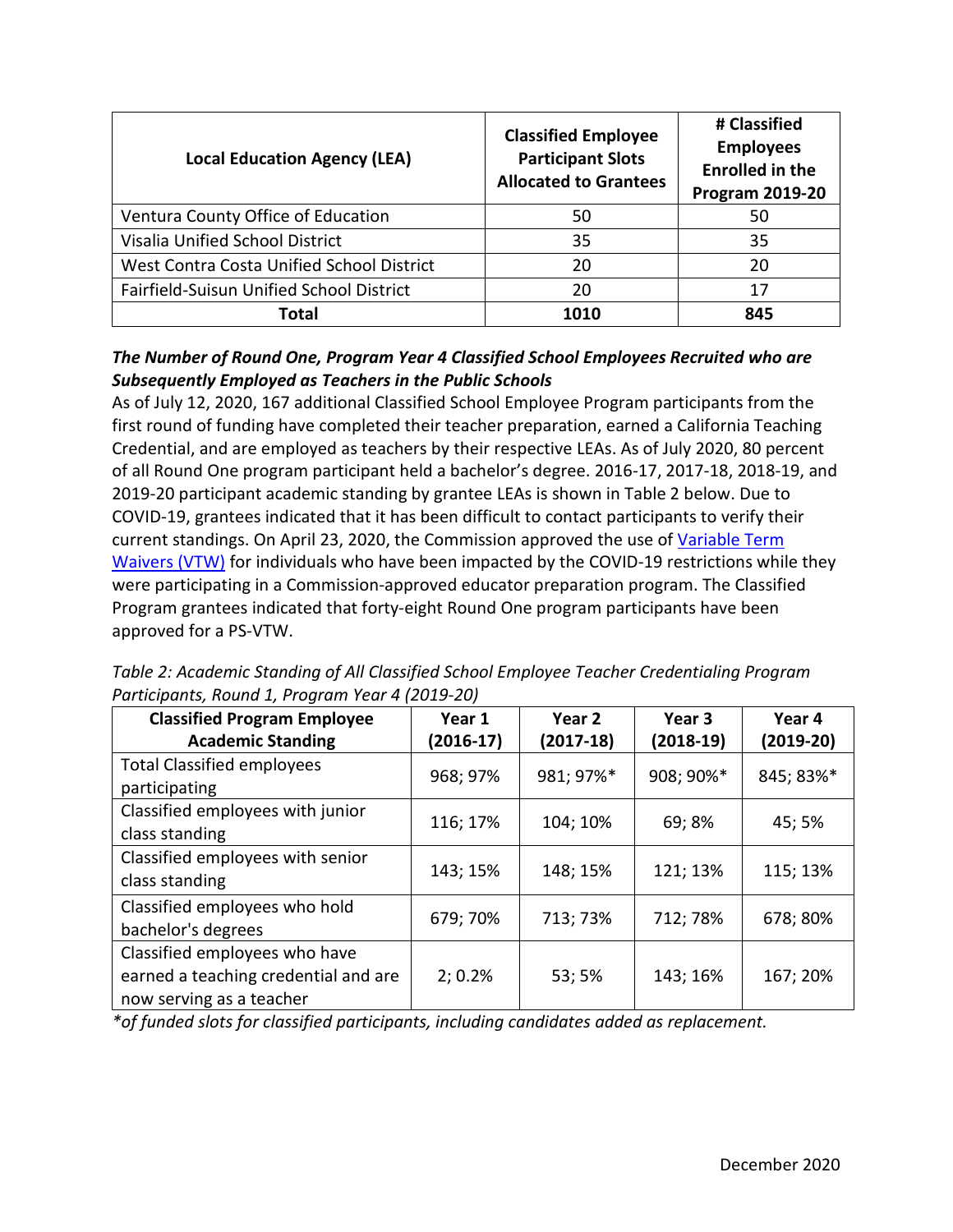#### *Degree to Which the Program is Meeting the Teacher Shortage Needs of the School District, Charter School, or County Office of Education*

Table 3 below shows the numbers and areas of credentials earned by Classified School Employee Program participants. Since July 2017, a total of 400 California credentials have been earned by the Classified Program participants in the following areas:

- Education Specialist, with a total of 206;
- Multiple Subject, with a total of 135;
- Single Subject, with a total of 32;
- Single Subject STEM, with a total of 14;
- Multiple Subject with Bilingual Education, with a total of 7;
- Single Subject Bilingual Education, with a total of 4; and
- Education Specialist Bilingual Education, with a total of 2.

*Table 3: Earned Preliminary Credentials by Classified Program LEAs in Round One, Program Year 4*

| <b>Credential Areas</b>                          | 2016-17 | 2017-18 | 2018-19 | 2019-20 |
|--------------------------------------------------|---------|---------|---------|---------|
| Multiple Subject                                 |         | 23      | 56      | 56      |
| Multiple Subject: Bilingual Education            |         |         |         |         |
| Single Subject                                   |         |         |         | 14      |
| Single Subject: STEM                             |         |         |         |         |
| Single Subject: Bilingual Education              |         |         |         |         |
| <b>Education Specialist</b>                      |         | 23      | 74      | 107     |
| <b>Education Specialist: Bilingual Education</b> |         |         |         |         |

As of July 12, 2020, 167 Round One Classified School Employee Program participants (20 percent of the round one participants) have completed teacher preparation, earned a California Teaching Credential, and are employed as teachers by their respective LEAs. All other participants are still working on completing degree requirements or their teacher preparation program.

#### *Use of Grant Funds to Meet Local Needs*

Programs reported that their local needs are being met as program participants are near finishing their credential programs while others have earned their credentials. Programs also reported some participants are now teaching in their respective LEA classrooms. The following are some direct narratives as reported by the grantees regarding the use of grant funds to meet their local needs:

- As evidenced by the number of participants who have received their credentials this year and are now in our classrooms – this program is successful. The funding has been welcomed by the participants and the mentorships and relationships have been helpful.
- The program has had tremendous outcomes in the number of those now serving in certificated positions. Twenty-two (22) of the program participants are currently teaching in LEA classrooms. Twelve of which are teaching in Special Education classrooms, our area of highest need. We are proud of the fact that these teachers are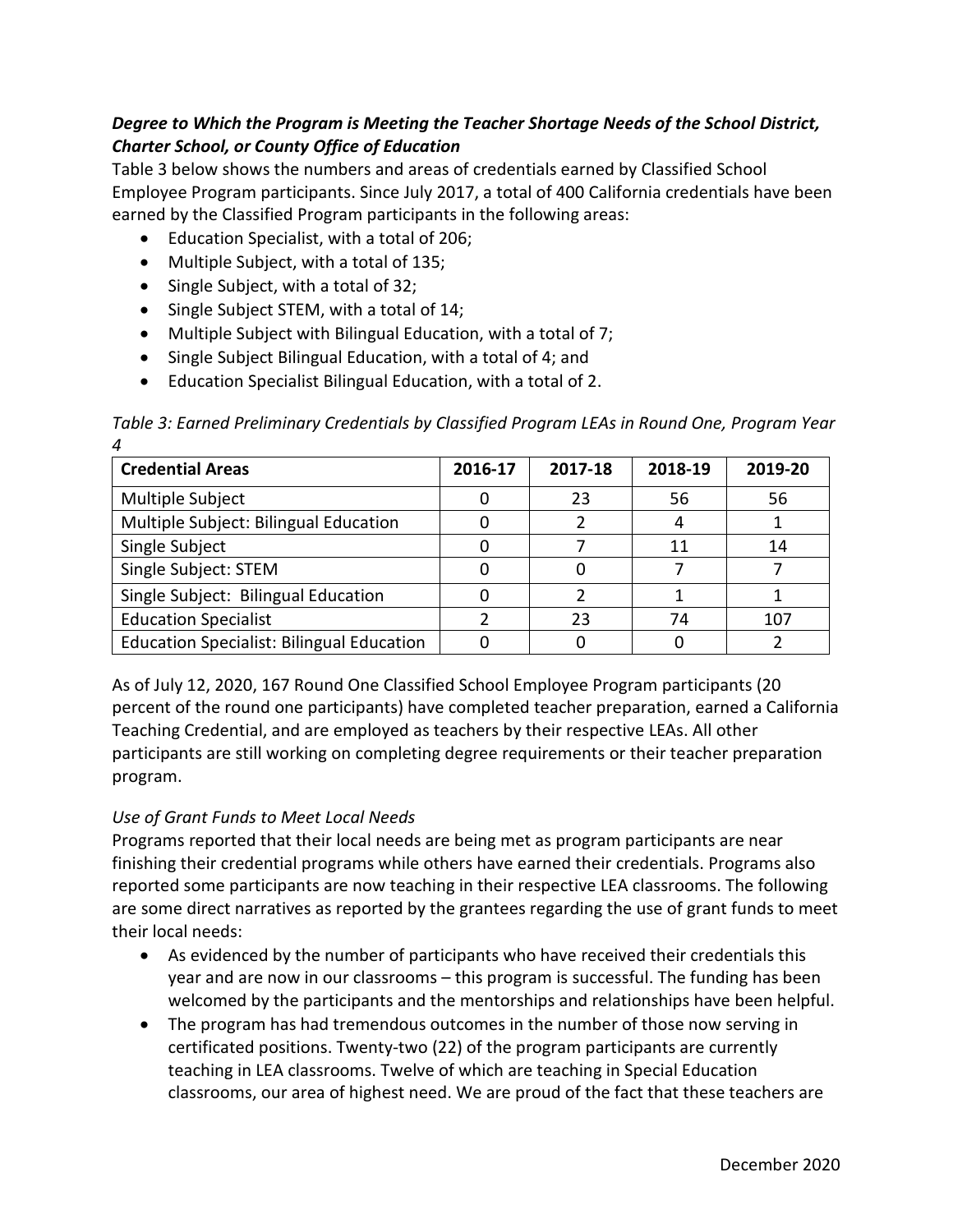those that have worked with our children for years, know our children best, and know how to best serve their needs as teachers.

- The Classified Grant has aided a significant number of STEM applicants this year as well as Special Education teachers.
- This grant has allowed the district to support classified staff to obtain Education Specialist credentials.
- This year, we have approximately 24 employees who earned their credentials and 21 of them are now teaching. We have 3 more who will be seeking teaching positions for 2020-21. It is expected that for next year, we will have at least 5 more graduates and there will be more available credentialed special education teachers and more teachers entering the workforce that can be very helpful for the school district resource.

#### *Use of Grant Funds to Support Classified Employees*

Programs reported that grant funds disbursed were expended for tuition, books, transportation pass, and other college/university fees. Remaining funds were expended for printing, postage, and other administrative costs. All program sponsors (including collaborating colleges and universities) provide in-kind support to participants in addition to the state funding allocations. The following are some direct narrative as reported by the grantees regarding the use of grant funds to support classified employees:

- We have maintained our agreements with colleges and universities to assist with tuition payments.
- Each candidate was assigned to an advisor. Our advisors met with them to develop a teacher pathway checklist that identified all the requirements each individual candidate needs to enter a credential program. Our advisors ensured that support was provided for testing requirements, aided in advising pertinent timelines relating to CalTPA and RICA, and overall general advisement. In addition, our advisors have had multiple meetings with our candidates to monitor how they are advancing in their course work and help identify ways to meet their needs if additional support was warranted.
- When possible, we will pay tuition directly to the participant's approved credential programs. Another helpful option to help reduce financial stress, is ordering textbooks for participant's current program of study as well as study material and/or test prep supplies. Many participants need additional support to pass required credential testing. We have partnered with Teachers Test Prep which provides online and in person test prep for CBEST, CSET & RICA at a 50% discount. Teacher Test Prep bills the district quarterly; funds are deducted from participants' available grant funds. We are thankful for this program as it provides invaluable support for our Classified Employees, who will in turn give back as highly qualified and dedicated teachers in California's public schools.
- There are multiple candidates that have credentials pending based on the passing of their CSET, RICA, or edTPA exams. The importance of follow up, mentoring, and coaching is necessary in helping the candidates in this program meet the grantees' needs.

### *Classified Grantee LEAs and Institutions of Higher Education Partnerships* A notable program success is the effective collaboration between school districts and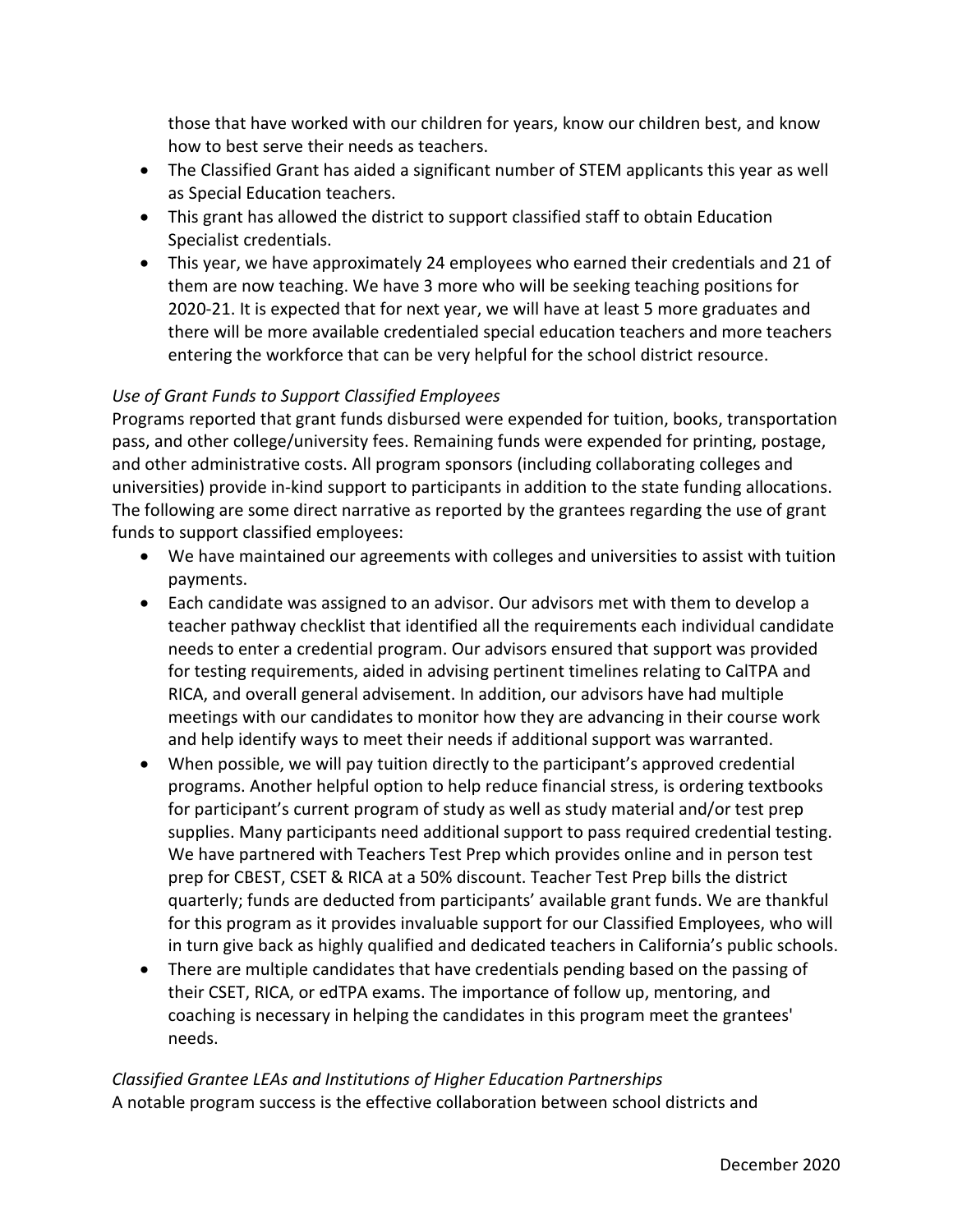postsecondary institutions. The purpose of these partnerships was to strengthen the relationships between local school districts and the postsecondary institutions that prepared teachers who typically were hired by these districts. The partnerships assured the smooth operation of the program as the participants enrolled in their bachelor's degree and/or teacher preparation coursework. The following are some direct narratives as reported by the grantees describing their partnership with IHEs:

- The program continues to have the potential to meet the teacher shortage needs. We had one classified staff complete his single subject credential in Physical Education. We are anticipating a PE opening at the high school that he can fill. We are anticipating 7 of the classified staff will complete their credentials during the 2020-21 school year. Most of our grantees are attending CSULA.
- As in previous years, this past year we have provided additional support in collaboration with California State University, Fresno in providing CSET and RICA preparatory classes in addition to providing test prep materials which have been very successful to increase the passage rate for students. We will continue to provide this type of support to the employees/students in the program.
- Participants are free to choose any CTC approved pathway allowing them to find a program that works best for (their needs). We have participants enrolled in programs such as Alliant, Brandman, Cal State TEACH, National University, San Francisco State, Western Governors, and local Intern Programs.
- Majority of our spots have been utilized by our special education paraprofessionals, as we continue to partner with California State University Long Beach in a cohort for student teaching. We have been very proud that we have produced over 13 educators through the classified grant and see many coming into student teaching this next year.
- One partnership that we are extremely excited about is with San Diego State University (SDSU). Working together we saw a need to create an online credential program that would be affordable for our candidates as well as take into account the special skill set they bring to the table since all of them work in a school setting and most of them work directly in a classroom. Thirty-six candidates were accepted into SDSU's online credential for the 2019-2020 school year. Next year, we will have approximately 22 new participants enrolled in the credential program at SDSU. This online option is only available to our candidates.
- The Classified Program is allowing the district to further promote our continuing partnerships with institutions of higher learning, specifically the University of La Verne (ULV), and California State Polytechnic University, Pomona (Cal Poly).
- The county office and its 23 school districts are grateful for the grant funding as it has provided an opportunity to partner with many local universities to grow our own teachers in the County.

#### *Factors Hindering Full Implementation*

COVID-19 has been a significant factor hindering implementation of many Classified Programs. Program leaders reported difficulty with recruiting because of travel restrictions, limited access to testing centers due to COVID-19 restrictions, and difficulties with contacting participants. The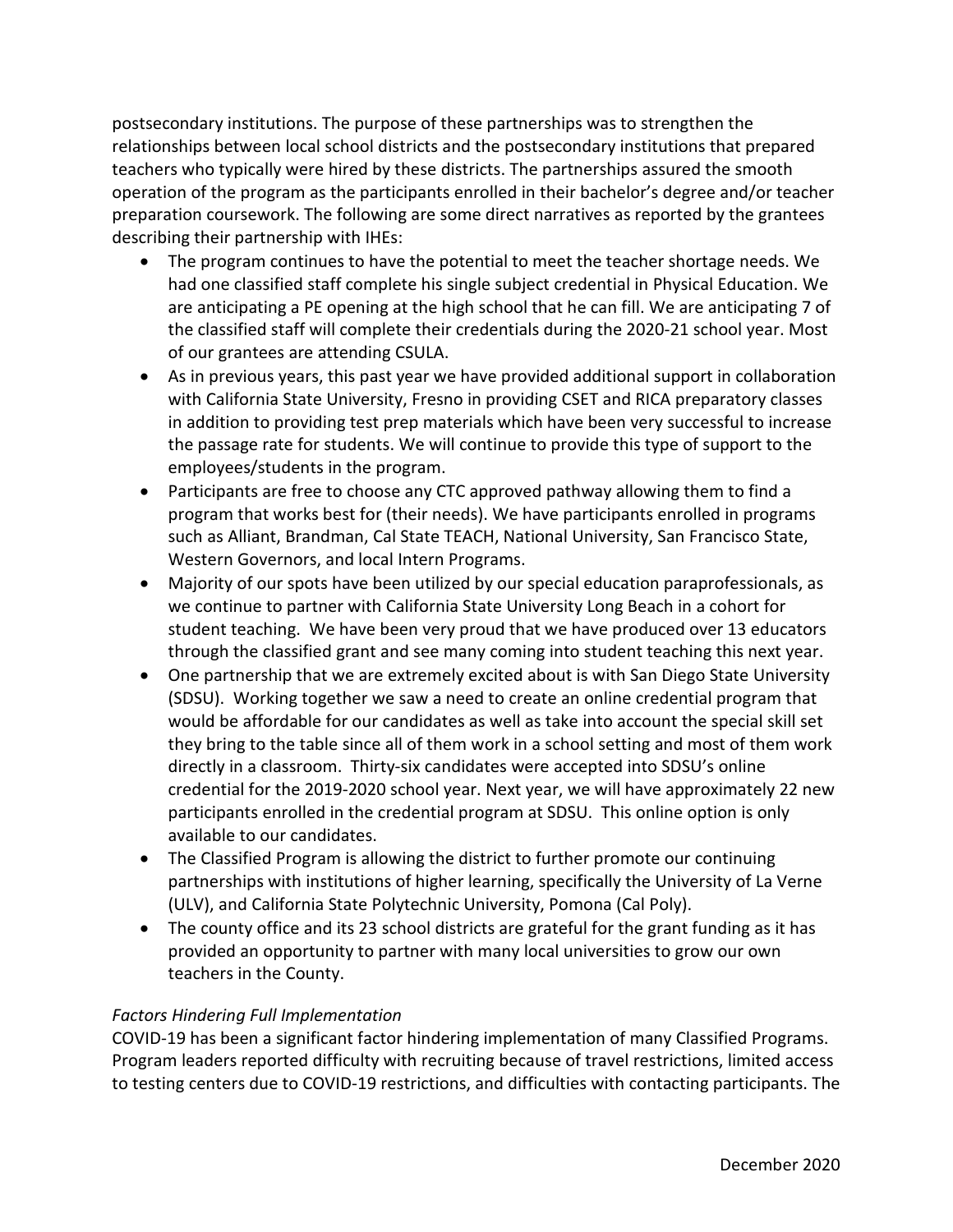following are some direct narratives as reported by the grantees describing factors hindering full implementation:

- Many of the classified staff that were in the program have been challenged by COVID-19 circumstances and did not attend classes during the 2019-20 school year. My job responsibilities have changed and has resulted in not being able to oversee the program as I should.
- These unique circumstances have impacted the ability of our employees to pursue and remain enrolled in coursework while taking their safety under consideration. Those enrolled in online coursework remained unaffected and were able to continue their education. Those enrolled in courses which required a physical presence may or may not have been able to complete their course and this would have impacted their ability to submit reimbursements. As we were not aware of their intended course enrollment/completion, and how this may have affected their ability to utilize the funds which were available to them, we are unable to hypothesize how much of the funds would have been utilized. Thus we conclude the funds were encumbered on the student's end, due to the influences of COVID-19 in regards to completing their coursework, while they remained available on our end to disburse to those who were able to meet the guidelines.
- Due to COVID-19, information from participants has been difficult to contact participants to verify their current standings.

#### *The Ethnic and Racial Composition of the Participants in the Round One, Program Year 4*

Program grantee LEAs collected demographic data regarding the ethnic, racial, gender, and sexual orientation of program participants as mandated by the authorizing Legislation and AB 677 (Chap. 744, Stats. 2017). The grantee LEAs submitted the self-reported data to the Commission. Overall, 52 percent of participants provided their sponsoring LEAs with information about racial/ethnic identity. Since the demographic data was self-reported, some program participants did not provide the self-identified demographic data.

In terms of the racial/ethnic breakdown of the classified employees in the program, 37 percent of the classified employees in the program who provided data self-identified as Hispanic or Latinx as shown below in Table 4a.

| <b>Self-Identified Racial/Ethnic</b>           | <b>Number</b> | Percent |
|------------------------------------------------|---------------|---------|
| <b>Identification as Hispanic or Latinx</b>    |               |         |
| Participants Who Are Hispanic or Latinx        | 317           | 37.5%   |
| Participants Who Are Not Hispanic or<br>Latinx | 528           | 62.5%   |

#### *Table 4a: Self-Identified Racial/Ethnic Identification as Hispanic or Latinx of Classified Employees, Round One, Program Year 4*

Table 4b below provides gender/sexual orientation and race/ethnicity data of the Classified Program participants. Participants were asked to self-identify their gender and sexual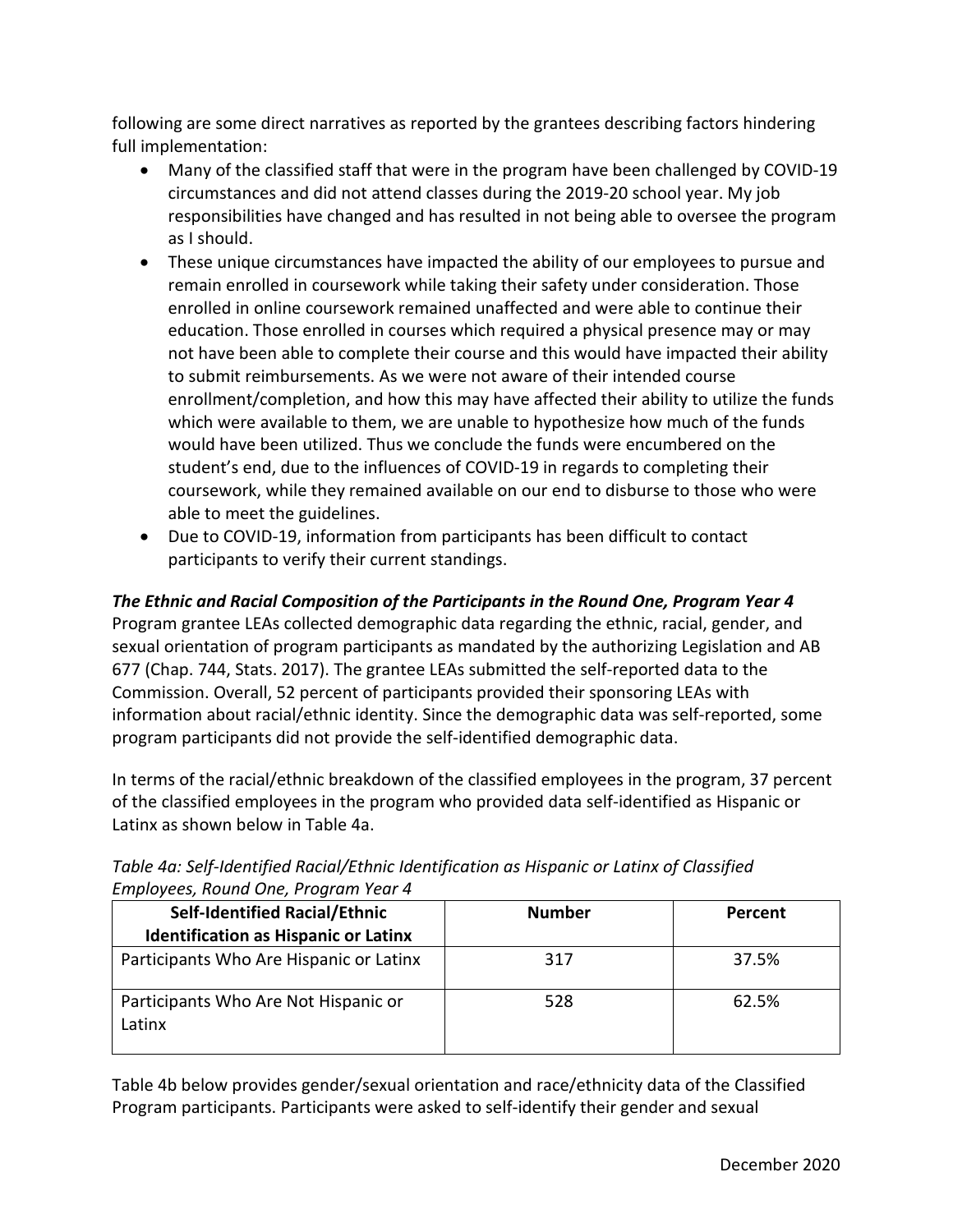orientation. Reporting this information to the Commission is voluntary for individuals participating in the program, thus grantee LEAs are permitted to enter "0" or "NA" if the information is unavailable. The largest racial/ethnic group of classified employees recruited are Hispanic or Latinx (37 percent), followed by White participants (32 percent). Of the total 845 participants enrolled in program year four, 10 percent identified as Asian and five percent identified as Black or African American. The total of all other races, including Multiracial, equaled five percent. Nearly half of the participants did not report their race/ethnicity (48 percent).

| Gender/Sexual Orientation/Ethnicity/Race | Program Year 4 |          |  |
|------------------------------------------|----------------|----------|--|
|                                          | (n= 845)       | (n= 845) |  |
| Female                                   | 380            | 45.0%    |  |
| Male                                     | 82             | 9.7%     |  |
| Non-binary/other                         | 2              | 0.2%     |  |
| Gender not reported                      | 381            | 45.0%    |  |
| Heterosexual/straight                    | 201            | 23.8%    |  |
| Gay/Lesbian                              | 2              | 0.2%     |  |
| <b>Bisexual</b>                          | $\Omega$       | $0.0\%$  |  |
| Other                                    | 3              | 0.4%     |  |
| Decline to state                         | 639            | 75.6%    |  |
| American Indian or Alaska Native         | 6              | 0.7%     |  |
| Asian                                    | 86             | 10.2%    |  |
| <b>Black or African American</b>         | 43             | 5.1%     |  |
| Native Hawaiian or Pacific Islander      | C.             | 0.2%     |  |
| White                                    | 271            | 32.1%    |  |
| Two or more races                        | 34             | 4.0%     |  |
| Race/Ethnicity not reported              | 403            | 47.7%    |  |

*Table 4b: Self-Identified Demographic Information of Classified Employees, Round One*

#### **Section II: Update on Round Two Classified Program**

Section II of the state report includes information on the following topics for Round Two, Program Year Three of the Classified Program– recruitment, academic progress, candidates prepared by subject area, number of credentials issued, and candidate demographics. Participating districts are responsible for local efforts in terms of recruiting and enrolling participants in the program, monitoring the progress of participants in accordance with each participant's individual education plan, and providing supplementary academic support services to the participants.

#### *The Number of Classified School Employees Recruited in Round Two*

In July 2017, the Legislature authorized \$25 million for a second round of funding for the California Classified School Employee Teacher Credentialing Program, beginning in the 2017-18 school year. This round of funding supports an additional 1,250 classified school employees to become credentialed teachers in California public schools. The twenty-eight grantee LEAs are shown in Table 5 below, along with the number of allocated participant slots. Note that some of the grantee LEAs represent a consortium of districts and/or counties. At the [November 2019](https://www.ctc.ca.gov/docs/default-source/commission/agendas/2019-11/2019-11-3g.pdf?sfvrsn=7d992db1_2) [Commission meeting,](https://www.ctc.ca.gov/docs/default-source/commission/agendas/2019-11/2019-11-3g.pdf?sfvrsn=7d992db1_2) staff reported that all Round Two grantees in Program Year 2, 2018-19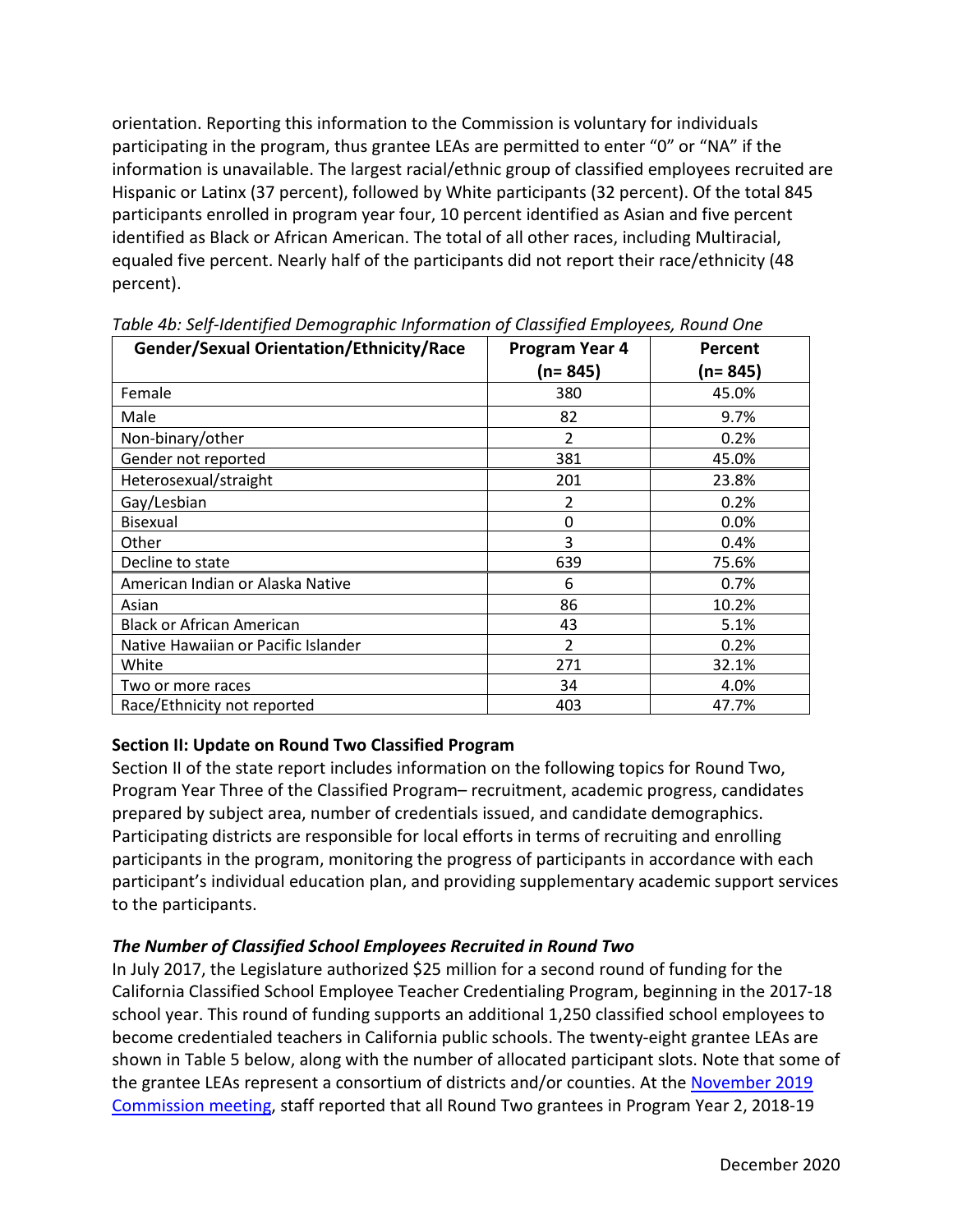are in full operation and grantees are moving their participants effectively and efficiently through the undergraduate degree process and/or the teacher preparation process.

Data received from the twenty-eight Round Two grant recipients for the 2019-20 school year show that 97 percent of the classified employee program slots were filled. Of the twenty-eight grantee LEAs, twenty were able to fill all their participant slots, with a number of these LEAs reporting waiting lists of classified employees wanting to participate in the program. When a participant finishes-mid year and exits the program, the program may add another qualified participant as a replacement. However, the program may not exceed at any time the allocated total number of program slots. Only seven LEA participant slots were not filled due to program completers and candidates who dropped out of the program for personal reasons. The grantees plan to recruit new participants to fill the open spots. One LEA closed in January 2019 and their grant money has been reallocated.

|                                                 | <b>Classified</b>        | # Classified                 |
|-------------------------------------------------|--------------------------|------------------------------|
| <b>Local Education Agency (LEA)</b>             | <b>Employee</b>          | <b>Employees Enrolled in</b> |
|                                                 | <b>Participant Slots</b> | <b>Program 2019-20</b>       |
| <b>Berkeley Unified School District</b>         | 12                       | 12                           |
| <b>Chico Unified School District</b>            | 30                       | 23                           |
| <b>Clovis Unified School District</b>           | 20                       | 27                           |
| Davis Joint Unified School District             | 115                      | 115                          |
| <b>Fresno Unified School District</b>           | 25                       | 25                           |
| Huntington Beach Union High School District     | 20                       | 20                           |
| Kern County Superintendent of Schools           | 45                       | 45                           |
| Lake County Office of Education                 | 20                       | 28                           |
| Los Angeles County Office of Education          | 22                       | 23                           |
| Los Angeles Unified School District             | 45                       | 45                           |
| Marin County Office of Education                | 30                       | 30                           |
| Merced County Office of Education               | 20                       | 20                           |
| Monterey County Office of Education             | 135                      | 137                          |
| Moreno Valley Unified School District           | 22                       | 13                           |
| Mount Diablo Unified School District            | 20                       | 18                           |
| National University Academy <sup>1</sup>        | 10                       | $\mathbf 0$                  |
| <b>Oakland Unified School District</b>          | 40                       | 40                           |
| <b>Orange County Department of Education</b>    | 200                      | 252                          |
| Placer County Office of Education               | 50                       | 44                           |
| San Bernardino County Superintendent of Schools | 70                       | 63                           |
| San Joaquin County Office of Education          | 20                       | 20                           |
| San Ramon Valley Unified School District        | 24                       | 16                           |

*Table 5: Classified School Employee Teacher Credentialing Program Grant Recipients and Participant Slots, Round Two (2019-20)*

<span id="page-11-0"></span><sup>1</sup> National University Academy Lakeside (Charter Number 0991) closed in January 2019. Grant money has been reallocated.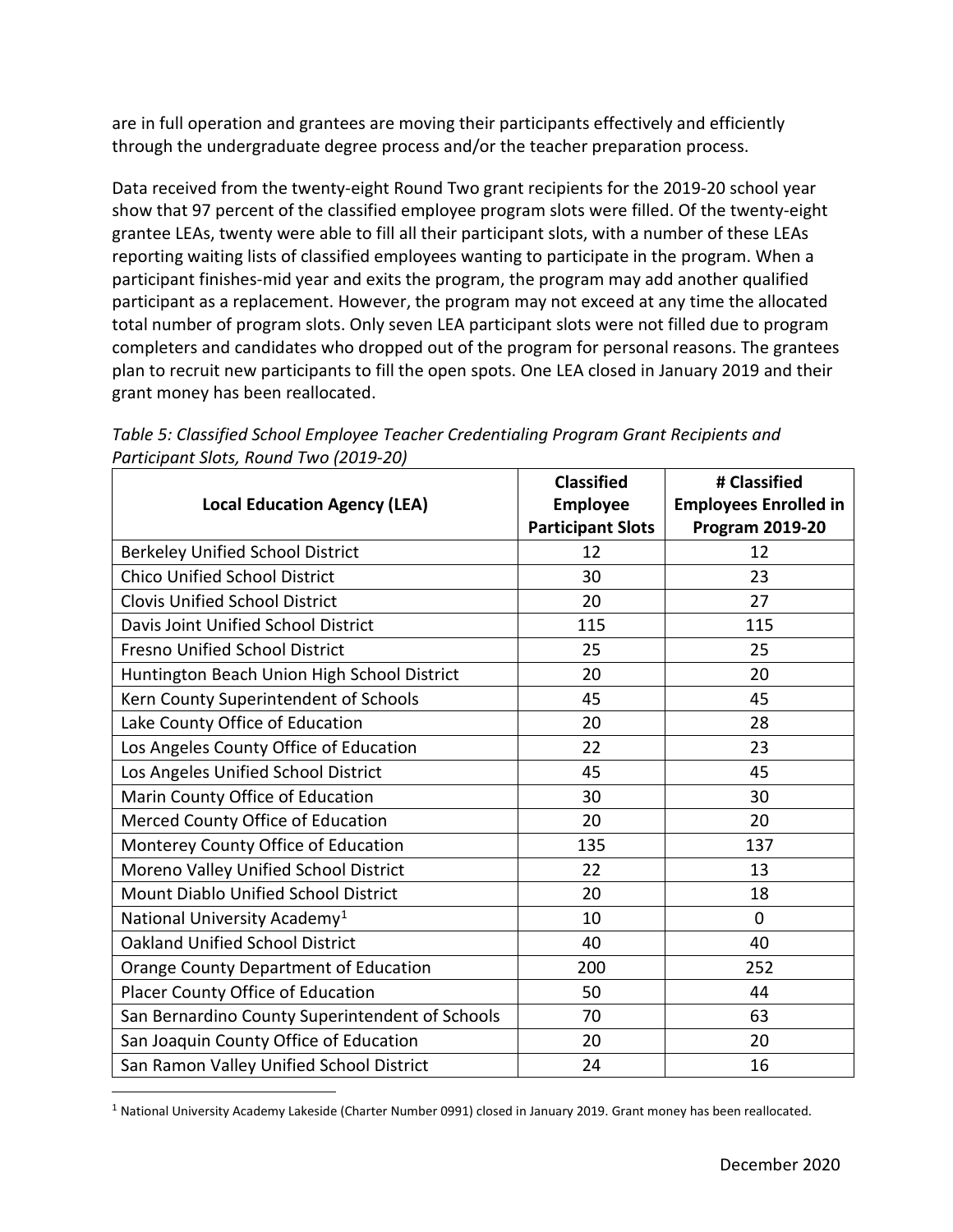| <b>Local Education Agency (LEA)</b>      | <b>Classified</b><br><b>Employee</b> | # Classified<br><b>Employees Enrolled in</b> |
|------------------------------------------|--------------------------------------|----------------------------------------------|
|                                          | <b>Participant Slots</b>             | <b>Program 2018-19</b>                       |
| Santa Ana Unified School District        | 20                                   | 37                                           |
| Santa Barbara County Office of Education | 45                                   | 45                                           |
| Sonoma County Office of Education        | 115                                  | 115                                          |
| Ventura County Office of Education       | 20                                   | 19                                           |
| Visalia Unified School District          | 35                                   | 35                                           |
| <b>Westside Unified School District</b>  | 20                                   | 20                                           |
| Total                                    | 1250                                 | 1287 <sup>2</sup>                            |

#### *The Number of Round Two, Program Year 3 Classified School Employees Recruited who are Subsequently Employed as Teachers in the Public Schools*

As of July 12, 2020, 200 additional Classified School Employee Program participants from the second round of funding have completed their teacher preparation, earned a California Teaching Credential, and are employed as teachers by their respective LEAs. As of July 2020, 71 percent of all Round Two program participant held a bachelor's degree. 2017-18, 2018-19, and 2019-20 participant academic standing by grantee LEAs is shown in Table 6 below. Due to COVID-19, grantees indicated that it has been difficult to contact participants to verify their current standings. On April 23, 2020, the Commission approved the use of [Variable Term](https://www.ctc.ca.gov/docs/default-source/commission/agendas/2020-04/2020-04-3a.pdf?sfvrsn=d02e2cb1_2)  [Waivers \(VTW\)](https://www.ctc.ca.gov/docs/default-source/commission/agendas/2020-04/2020-04-3a.pdf?sfvrsn=d02e2cb1_2) for individuals who have been impacted by the COVID-19 restrictions while they were participating in a Commission-approved educator preparation program. The Classified Program grantees indicated that twenty-two Round Two program participants have been approved for a PS-VTW.

*Table 6: Academic Standing of All Classified School Employee Teacher Credentialing Program Participants, Round 2, Program Year 3 (2019-20)*

| <b>Classified Program Employee Academic</b><br><b>Standing</b>                                    | Year 1<br>(2017-18) | Year 2<br>$(2018-19)$ | Year 3<br>$(2019-20)$ |
|---------------------------------------------------------------------------------------------------|---------------------|-----------------------|-----------------------|
| Total Classified employees participating                                                          | 1192; 95%*          | 1190; 95%*            | 1287; 97%*            |
| Classified employees with junior class standing                                                   | 157; 13%            | 92; 8%                | 90; 7%                |
| Classified employees with senior class standing                                                   | 242; 20%            | 224; 19%              | 166; 13%              |
| Classified employees who hold bachelor's<br>degrees                                               | 771; 65%            | 865; 73%              | 914; 71%              |
| Classified employees who have earned a<br>teaching credential and are now serving as a<br>teacher | 23; 2%              | 78; 7%                | 200; 15%              |

*\*of funded slots for classified participants, including candidates added as replacement.*

<span id="page-12-0"></span><sup>&</sup>lt;sup>2</sup> The total number of enrollments include candidates added as replacement; thus, greater than the number of slots.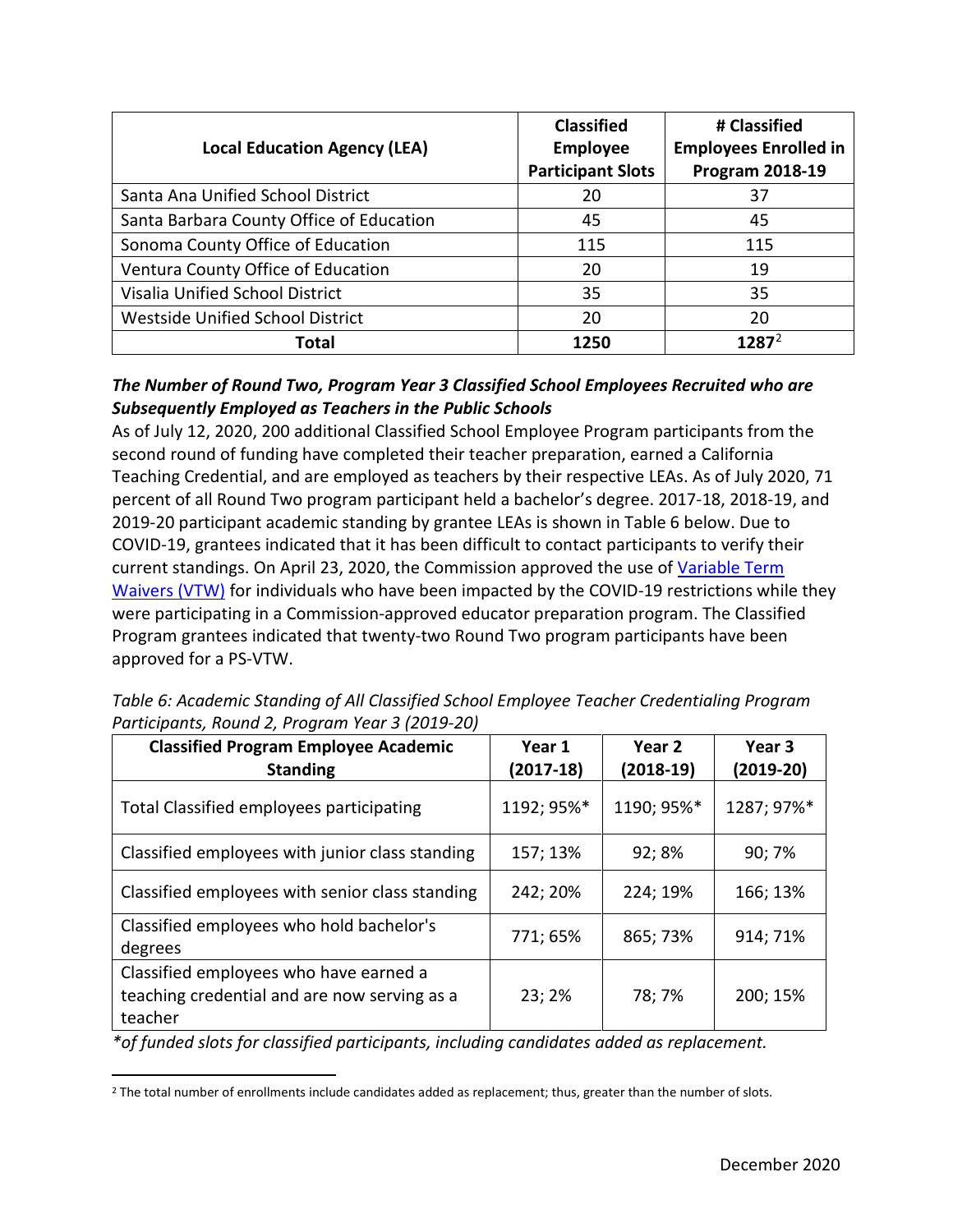#### *Degree to Which the Program is Meeting the Teacher Shortage Needs of the School District, Charter School, or County Office of Education*

Table 7 below shows the numbers and areas of credentials earned by Classified School Employee Program participants. Since July 2018, a total of 370 California credentials have been earned by the Classified Program participants in the following areas:

- Education Specialist, with a total of 163;
- Multiple Subject, with a total of 118;
- Single Subject, with a total of 47;
- Education Specialist Bilingual Education, with a total of 18;
- Single Subject STEM, with a total of 12;
- Multiple Subject with Bilingual Education, with a total of 7; and
- Single Subject Bilingual Education, with a total of 5.

*Table 7: Earned Preliminary Credentials by Classified Program LEAs in Round Two, Program Year 3*

| <b>Credential Areas</b>                          | 2017-18 | 2018-19 | 2019-20 |
|--------------------------------------------------|---------|---------|---------|
| Multiple Subject                                 |         | 38      | 79      |
| Multiple Subject: Bilingual Education            |         |         |         |
| Single Subject                                   |         | 25      |         |
| Single Subject: STEM                             |         |         |         |
| Single Subject: Bilingual Education              |         | າ       |         |
| <b>Education Specialist</b>                      |         | 39      | 119     |
| <b>Education Specialist: Bilingual Education</b> |         |         |         |

As of July 12, 2020, 200 Round Two Classified School Employee Program participants (15 percent of the round two participants) have completed their teacher preparation, earned a California Teaching Credential, and are employed as teachers by their respective LEAs. All other participants are still working on completing degree requirements or teacher preparation program.

#### *Use of Grant Funds to Meet Local Needs*

Programs reported that their local needs are being met as program participants are near finishing their credential programs while others have earned their credentials. Program also reported some participants are now teaching in their respective LEA classrooms. The following are some direct narratives as reported by the grantees regarding the use of grant funds to meet their local needs:

- We are also working towards our district's Local Control and Accountability Plan (LCAP) goals of increased hiring and retention of teachers of color. Ten out of our 12 candidates identify as teachers of color. Additionally, our first hired graduate from the program has completed her first year as a fully credentialed teacher in the district and is thriving in her position as a kindergarten teacher.
- Of the 28 who hold credentials and are eligible for filling a certificated position, 24 will be teachers of record in 20-21. More significant, of the 28 who hold credentials, 22 are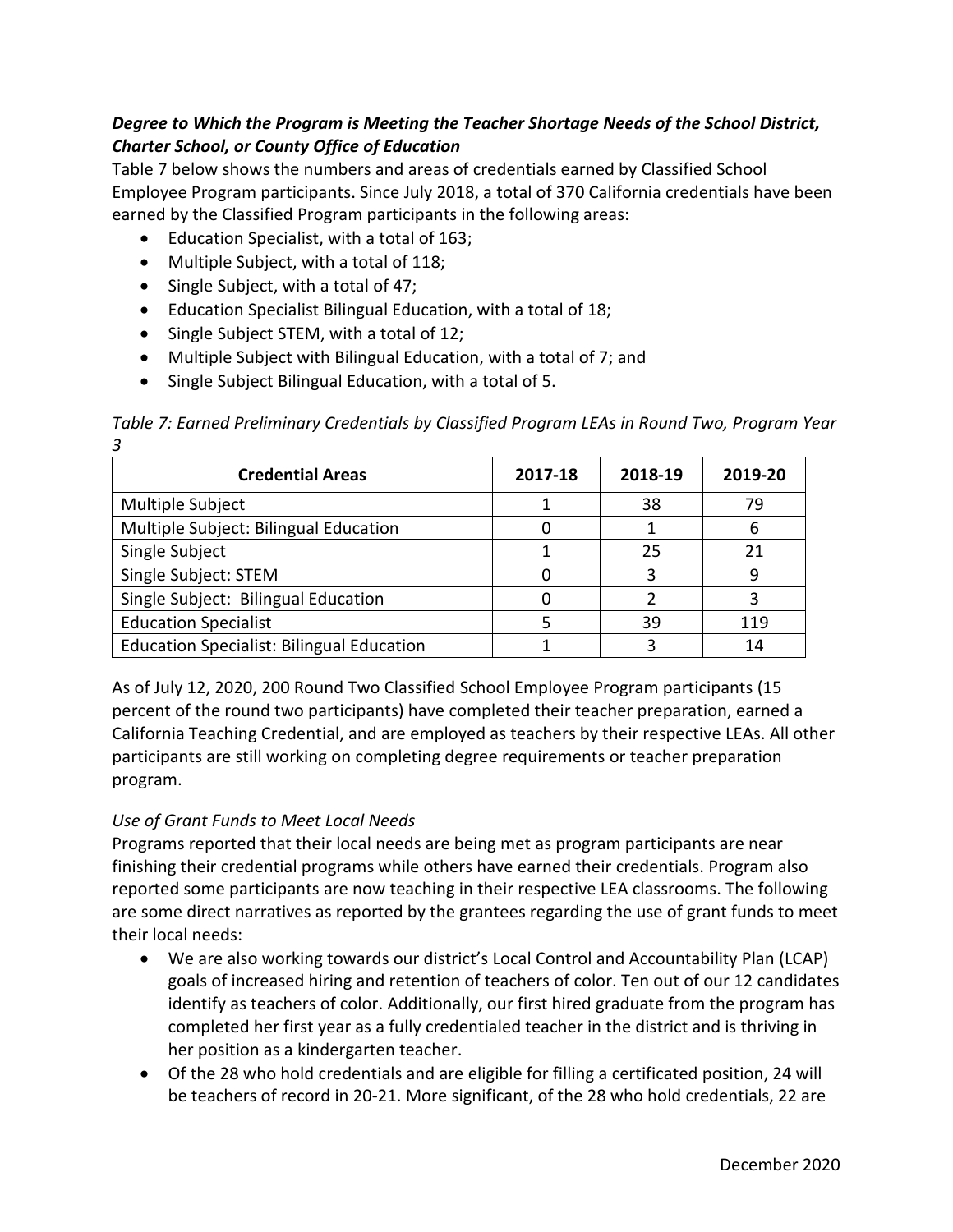education specialists and only 1 of those credential holders does not currently have a position for 20-21.

- This year the new cohort will include participants working toward a Math, Science, or Ed Specialist content area with priority given to underrepresented minorities and an emphasis on recruiting black male teacher candidates. The school district administrators' involvement in selecting each year's cohort criteria has resulted in a targeted approach to meeting the teacher shortages at their school sites, and on a broader scope within our region. This type of involvement contributes toward our success in meeting teacher shortage needs.
- We also plan to use our Classified Credential Grant participants as much needed substitutes in our district – especially in special education where the supply does not always meet the demand. In total, we have hired seven Classified Credential Grant program completers as certificated employees within CUSD between both of grant rounds. We feel we are making progress in meeting our program goals through continued marketing and communication with current and prospective replacement participants driven by our advisory team leadership.
- We have identified mathematics, science, special education, and bilingual education as "high need" due to the high demand of the subject area and the difficulty to fill those positions. The District was able to recruit 25 candidates in the following areas: Math (2), Science (1), Special Education (13), Bilingual Education (4), Multiple Subject (5).
- Next year, we plan to have a few graduates from this program who will move into some of our teaching positions in Special Education. We look forward to the continued success of this program.

#### *Use of Grant Funds to Support Classified Employees*

Programs reported that grant funds disbursed were expended for tuition, books, transportation passes, and other college/university fees. Remaining funds were expended for printing, postage, and other administrative costs. All program sponsors (including collaborating colleges and universities) provide in-kind support to participants in addition to the state funding allocations. The following are some direct narratives as reported by the grantees regarding the use of grant funds to support classified employees:

- We continue to provide coaching, test prep, and guidance counseling to ensure that our participants are successful in their teaching positions.
- This program has been very successful, motivational, and inspirational for classified employee. Our district was able to reimburse many classified employees for pursuing their credentials.
- Our candidates have indicated that without this financial support, they would have been unable to pursue their goals of becoming teachers.
- Our mentors have taken time to support participants in applying and being accepted into various credential programs. For grantees currently in a pre-service program, our mentors have been able to support their learning and help better connect their school assignments with their current classified positions.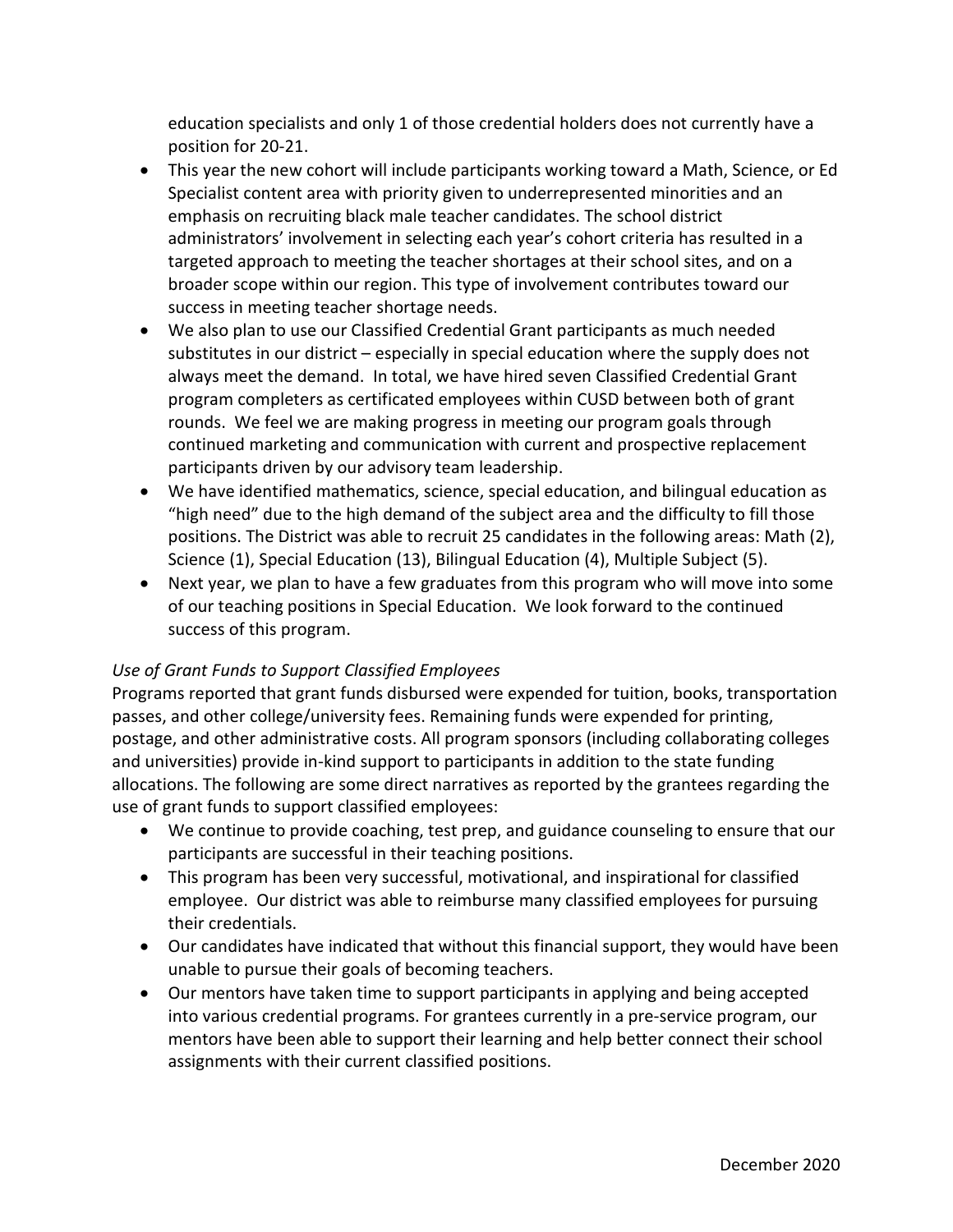#### *Classified Grantee LEAs and Institutions of Higher Education Partnerships*

A notable program success is the effective collaboration between school districts and postsecondary institutions. The purpose of these partnerships was to strengthen the relationships between local school districts and the postsecondary institutions that prepared teachers who typically were hired by these districts. The partnerships assured the smooth operation of the program as the participants enrolled in their bachelor's degree and/or teacher preparation coursework. The following are some direct narratives as reported by the grantees describing their partnership with IHEs:

- Another success factor is that we collaborate with our university partners to successfully ensure completion of our program candidates which ultimately leads to their earning a teaching credential.
- The KCSOS Teacher Development Program works closely with CSU Bakersfield, Point Loma Nazarene University, Bakersfield, and University of La Verne Bakersfield campus to provide academic guidance and CSET test review resources and support. To accelerate participants' progress, we work together with IHE's to identify and support participants who will benefit from receiving tutoring for coursework and subject matter review resources.
- We will continue to collaborate with district and university stakeholders to include their ideas for the best way to address the teacher shortages in our community. These partners have expressed their appreciation for the support that CTC continues to provide for LEAs and IHEs as it relates to recruiting and supporting new teachers in our region. Thank you for your guidance and support.

#### *Factors Hindering Full Implementation*

COVID-19 has been a significant factor hindering implementation of many Classified Programs. Program leaders reported difficulty with recruiting because of travel restrictions, limited access to testing centers due to COVID-19 restrictions, and difficulties with contacting participants. The following are some direct narratives as reported by the grantees describing the factors hindering full implementation:

- The results of the number of individuals completing credential programs is not known yet due to the COVID-19 situation causing delays for individuals entering and completing programs.
- The funds for this program help, yet they are not enough. We did raise the amount of tuition support to the maximum level of \$4,000 a year for full-time and \$2,000 for parttime. However, university programs are much more expensive. We are trying to support the participants to the best of our ability.
- Classified employees do experience challenges in working full-time and attending school on either a full or part-time basis. They have often felt discouraged yet the support of their cohort leaders who work with them monthly has been a tremendous asset for the program.
- It's not uncommon that these folks are taking minimal classes since they are working full-time (by necessity), have small children at home, and simply do not have time/funding to take a bigger course load at their university. However, it's been happening, the majority of individuals receiving funding from our program say that it is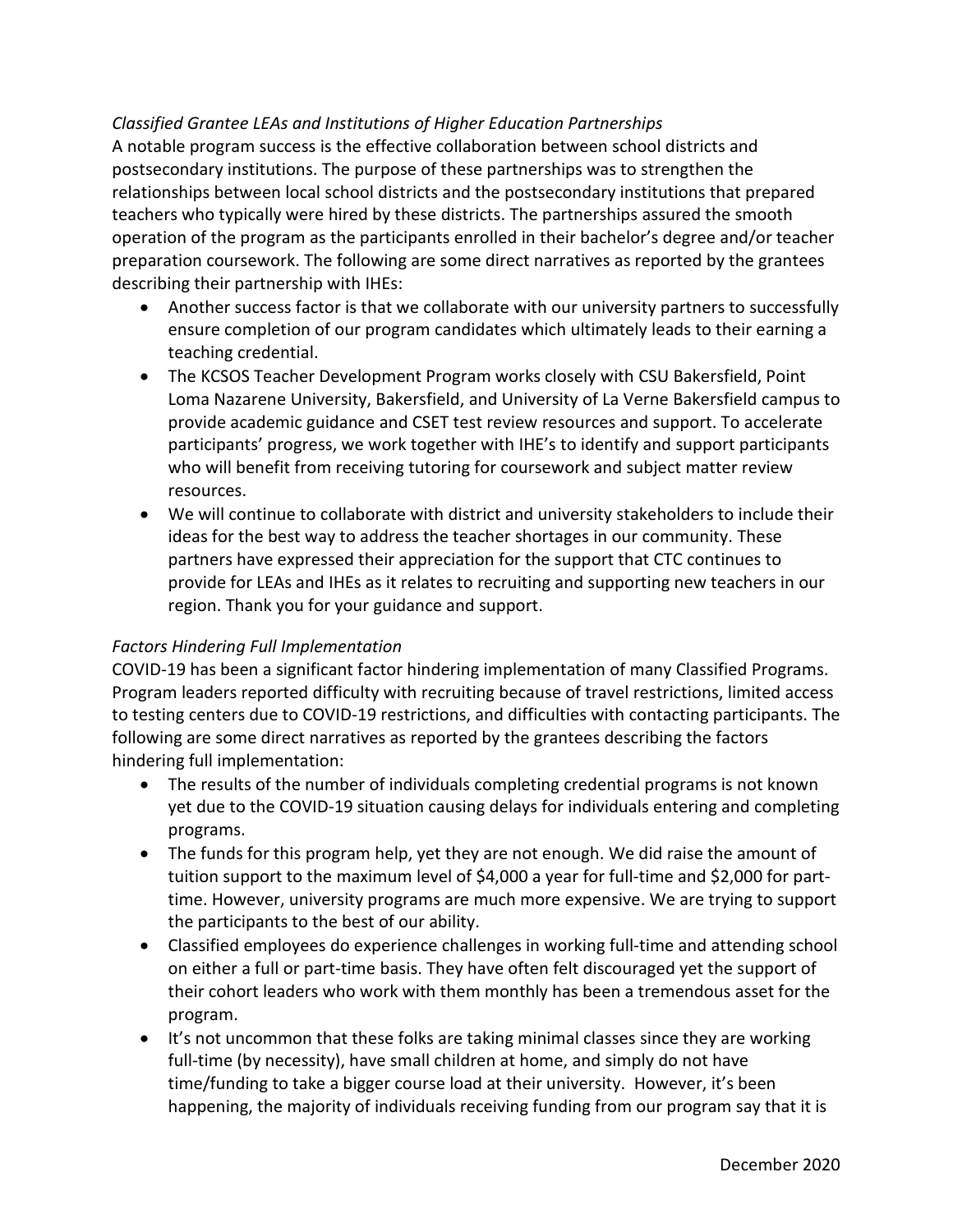absolutely the case they would not have started working toward their credential (or BA then credential) without this program.

• Since most of these classified credential grant classified employees are maintaining their classified positions while working toward a credential – many with family responsibilities – the process is a bit slower than that of typical full-time college students. We have learned the necessity of a fluid and flexible program with some employees needing to make some semesters' course loads lighter than others.

#### *The Ethnic and Racial Composition of the Participants in the Round Two, Program Year 3*

Program grantee LEAs collected demographic data regarding the ethnic, racial, gender, and sexual orientation of program participants as mandated by the authorizing Legislation and AB 677 (Chap. 744, Stats. 2017). The grantee LEAs submitted the self-reported data to the Commission. Overall, 43 percent of participants provided their sponsoring LEAs with information about racial/ethnic identity. Since the demographic data was self-reported, some program participants did not provide the self-identified demographic data

In terms of the racial/ethnic breakdown of the classified employees in the program, 36 percent of the classified employees in the program who provided data self-identified as Hispanic or Latinx as shown in Table 8a.

| Linpioyees, Nound Two, Flogiani Teal 3                                              |               |         |  |  |
|-------------------------------------------------------------------------------------|---------------|---------|--|--|
| <b>Self-Identified Racial/Ethnic</b><br><b>Identification as Hispanic or Latinx</b> | <b>Number</b> | Percent |  |  |
| Participants Who Are Hispanic or Latinx                                             | 466           | 36.2%   |  |  |
| Participants Who Are Not Hispanic or<br>Latinx                                      | 821           | 63.7%   |  |  |

*Table 8a: Self-Identified Racial/Ethnic Identification as Hispanic or Latinx of Classified Employees, Round Two, Program Year 3*

Table 8b below provides gender/sexual orientation and race/ethnicity data of the classified employees. Participants were asked to self-identify gender and sexual orientation. Reporting this information to the Commission is voluntary for individuals participating in the program, thus grantee LEAs are permitted to enter "0" or "NA" if the information is unavailable. The largest racial/ethnic group of classified employees recruited are Hispanic or Latinx (36 percent), followed by White participants (27 percent). Of the total 1287 participants enrolled in program year three, four percent identified as Asian and six percent identified as Black or African American. The total of all other races, including Multiracial, equaled seven percent. Over half of the participants did not report their race/ethnicity (56 percent).

*Table 8b: Self-Identified Demographic Information of Classified Employees, Round Two*

| Gender/Sexual              | <b>Program Year 3</b> | Percent    |  |
|----------------------------|-----------------------|------------|--|
| Orientation/Ethnicity/Race | $(n=1287)$            | $(n=1287)$ |  |
| Female                     | 755                   | 58.7%      |  |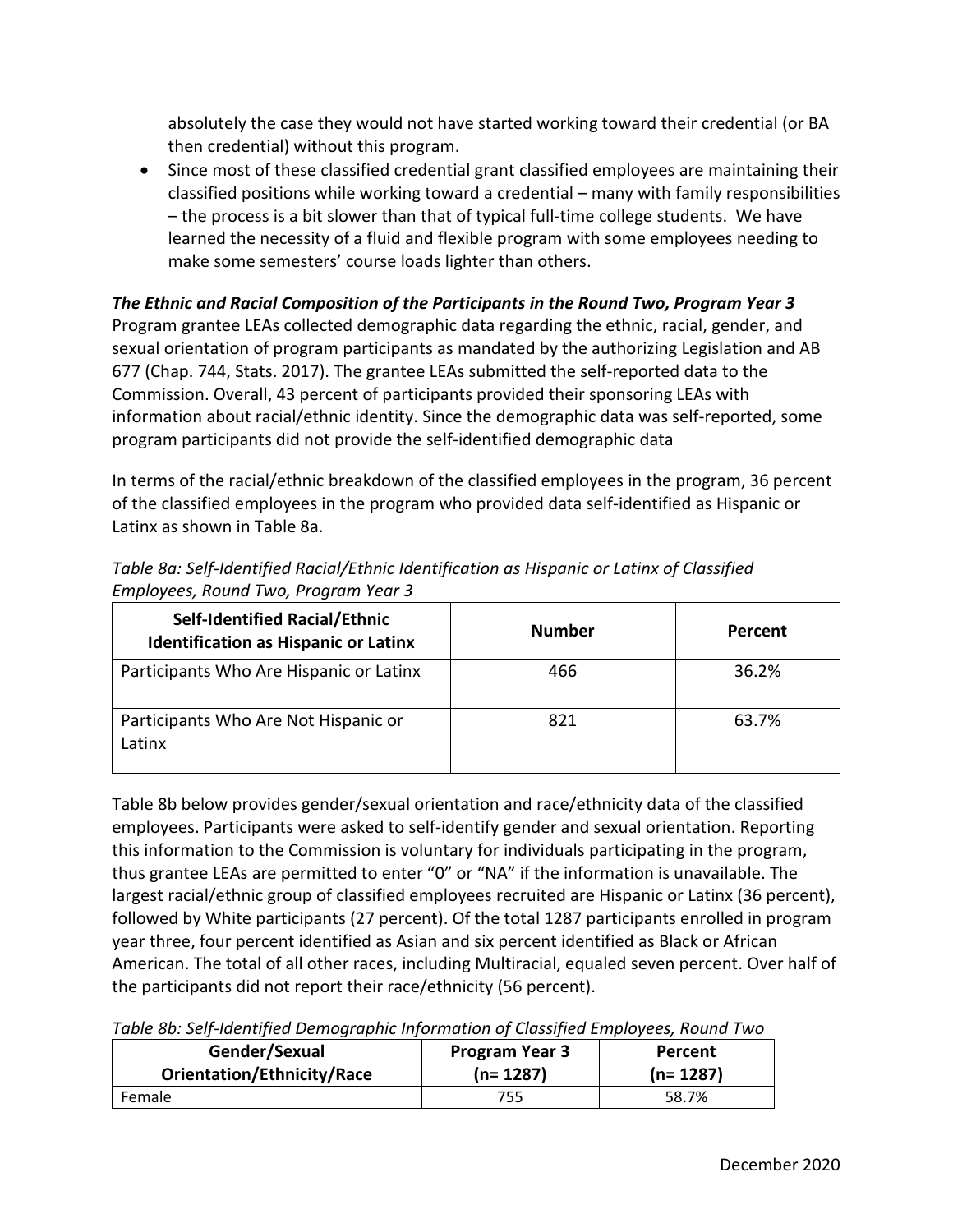| Gender/Sexual                       | <b>Program Year 3</b> | Percent<br>(n= 1287) |  |  |
|-------------------------------------|-----------------------|----------------------|--|--|
| <b>Orientation/Ethnicity/Race</b>   | (n= 1287)             |                      |  |  |
| Male                                | 171                   | 13.3%                |  |  |
| Non-binary/other                    |                       | 0.1%                 |  |  |
| Gender not reported                 | 360                   | 28.0%                |  |  |
| Heterosexual/straight               | 496                   | 38.5%                |  |  |
| Gay/Lesbian                         |                       | 0.5%                 |  |  |
| <b>Bisexual</b>                     | 3                     | 0.2%                 |  |  |
| Other                               | າ                     | 0.2%                 |  |  |
| Decline to state                    | 779                   | 60.5%                |  |  |
| American Indian or Alaska Native    | 30                    | 2.3%                 |  |  |
| Asian                               | 52                    | 4.0%                 |  |  |
| <b>Black or African American</b>    | 72                    | 5.6%                 |  |  |
| Native Hawaiian or Pacific Islander | 5                     | 0.4%                 |  |  |
| White                               | 349                   | 27.1%                |  |  |
| Two or more races                   | 62                    | 4.8%                 |  |  |
| Race/Ethnicity not reported         | 717                   | 55.7%                |  |  |

#### **Summary and Conclusion**

The California Classified School Employee Teacher Credentialing Program is helping to address the state's teacher shortage by supporting the grantees to recruit classified school employees into teaching careers and support them in completing their undergraduate education, professional teacher preparation, and certification as credentialed California teachers. Narrative data compiled from the annual reporting forms in July 2020 from both Round One and Two show that LEAs report using grant funds as a means to help meet their local teacher shortage needs, that the program is serving racially and ethnically diverse classified school employees, and that a majority of grantee LEAs have established collaborative arrangements with postsecondary institutions, many of which are offering flexible course schedules or online courses to accommodate many of the participants' work schedules. These programs are also serving classified school employees from a range of classified positions.

The July 2020 Classified Program data analysis shows that participants in both Round One and are effectively progressing through the program. Eighty percent of Round One participants hold bachelor's degrees and 20 percent of the employees have earned teaching credentials and are now serving as teachers. Additionally, 71 percent of Round Two participants hold bachelor's degrees and 15 percent of the employees have earned teaching credentials and are now serving as teachers.

Table 9 below provides the numbers of earned credential areas across Rounds One and Two per fiscal year spanning the last four years. Reviewing the data from the past four years, participants have earned a total of 770 credentials. The Education Specialist credential is the most earned credential area, with a total of 369 from both rounds over the last four years. Subsequently, the Multiple Subject credential is the second most earned credential area, with a total of 253. A total of 770 credentials have been issued to classified staff over the four years of grant funding, and 367 former classified employees are now serving as teachers.

*Table 9: Number of Credential Areas for Classified Rounds One and Two per Fiscal Year*